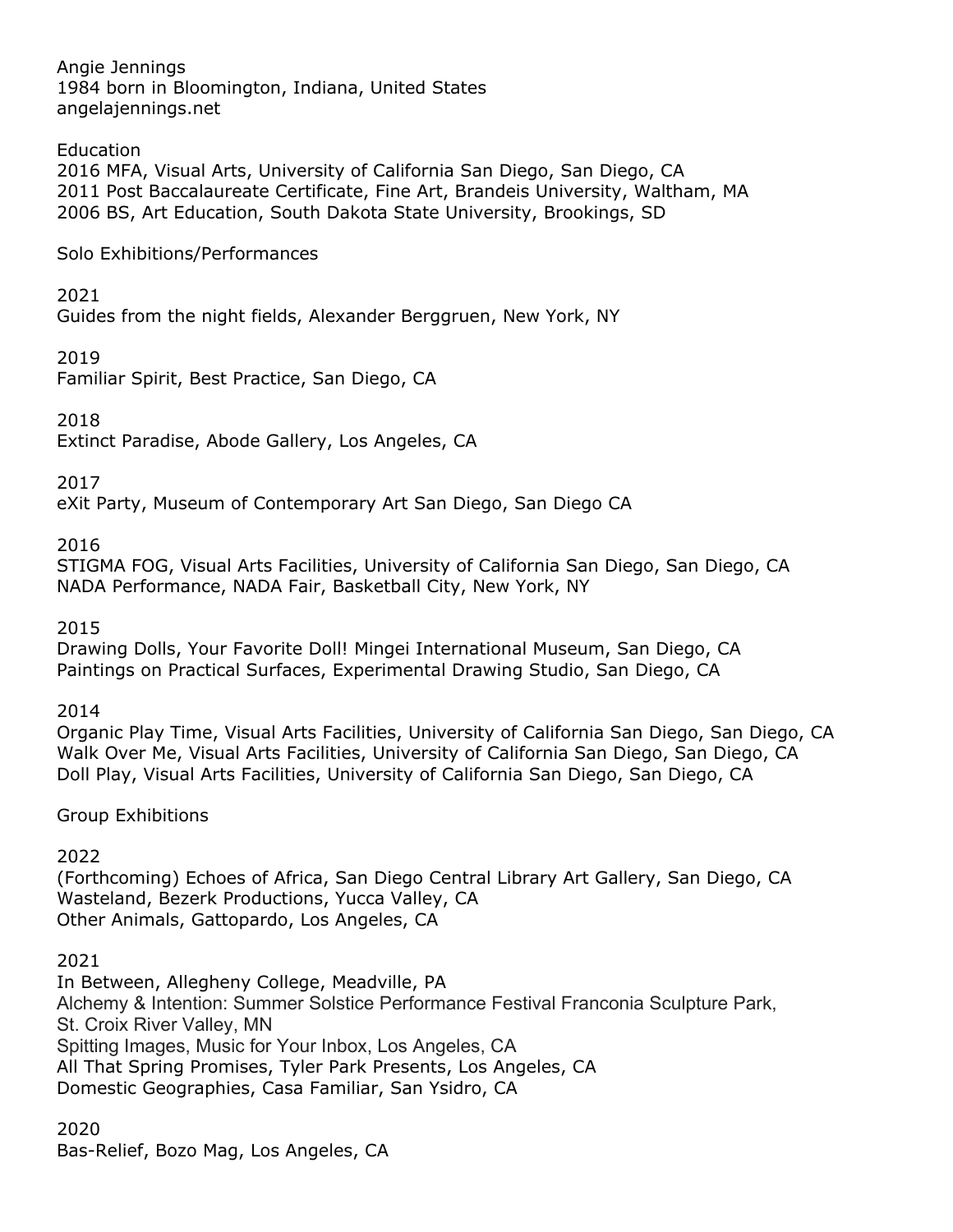A New Futurity, Coaxial Arts, Los Angeles, CA Young, Gifted and Black, Lehman College Art Gallery, New York, NY Someone Else's Ghost, MIM Gallery, Los Angeles, CA

# 2019

A Winter Wasteland, Art Share LA, Los Angeles, CA These Creatures, Wignall Museum, Rancho Cucamonga, CA At Odds, No Gallery, Los Angeles, CA Forging Territories, San Diego Art Institute, San Diego, CA Every Woman Biennial, Bendix Building, Los Angeles, CA Boys Home, Project Rat, Desert Hot Springs, CA BEING HERE WITH YOU/ ESTANDO AQUÍ CONTIGO: 42 ARTISTS FROM SAN DIEGO AND TIJUANA. Museum of Contemporary Art San Diego, CA

# 2018

Topography of a Terrestrial Paradise, Et al.etc., San Francisco, CA Separation, Tin Flats, Los Angeles, CA

# 2017

Art Speaks: An Evening of Performance Art, Women's Caucus for the Art and the Feminist Art Project, Art Share Los Angeles, CA IMPERFECTU: International Film/Gender Studies Festival, Cineteca in Centro Cultural Tijuana, MX Fall Factory, Museum of Contemporary Art Tucson, AZ Material Mortality, Artist Television Access, San Francisco, CA Anthro-Morpho-Cene, Bread & Salt, San Diego, CA Dialects of Isolation, Human Resources, Los Angeles, CA Blessed Be: Night of Occult Performances, San Diego Art Institute, San Diego, CA GLAMFA, Cal State University Long Beach, CA

2016

WOMAN ON THE FENCE, Desert Hot Springs, CA LAST Projects, Los Angeles, CA Occupy Space Differently, OCHI PROJECTS, Los Angeles, CA TENDER IS THE NIGHT, Galerie Christine Myer, Munich Germany Rijksakademie Interview, Rijksakademie, Amsterdam, NL Dossier Thalamus, Museum of Contemporary Art, San Diego, San Diego, CA Object Art, SME Gallery, University of California San Diego, La Jolla, CA

2015

Christmas Studies, in collaboration with Matt Savitsky, Highways Performance Space, Los Angeles, CA Space Program:GDDSD, by Matt Savitsky, Fest Zoco, Tijuana, MX La Pocha Nostra Summer School, Tijuana, MX Fragment, UCLA's White Gallery, Los Angeles, CA Perform Chinatown:Rush Hour Was Shot Here, Los Angeles, CA SPF15, Ocean Beach, San Diego, CA The Family Room: Season 2, UC San Diego, La Jolla, CA Disrupting Bodies, Disrupting Narratives, New Media Caucus, CAA Conference, New York, NY Darin & Friends Present Box of Books, Vol. VIII., Printed Matter's LA Art Book Fair, Los Angeles, CA Abramovic Method Workshop and 3015 in collaboration with Kim Stanley Robinson, UC San Diego University Art Gallery, San Diego, CA

# 2014

Auto Body, Giant Motors: Auto Body & Paint Shop, Miami Beach, FL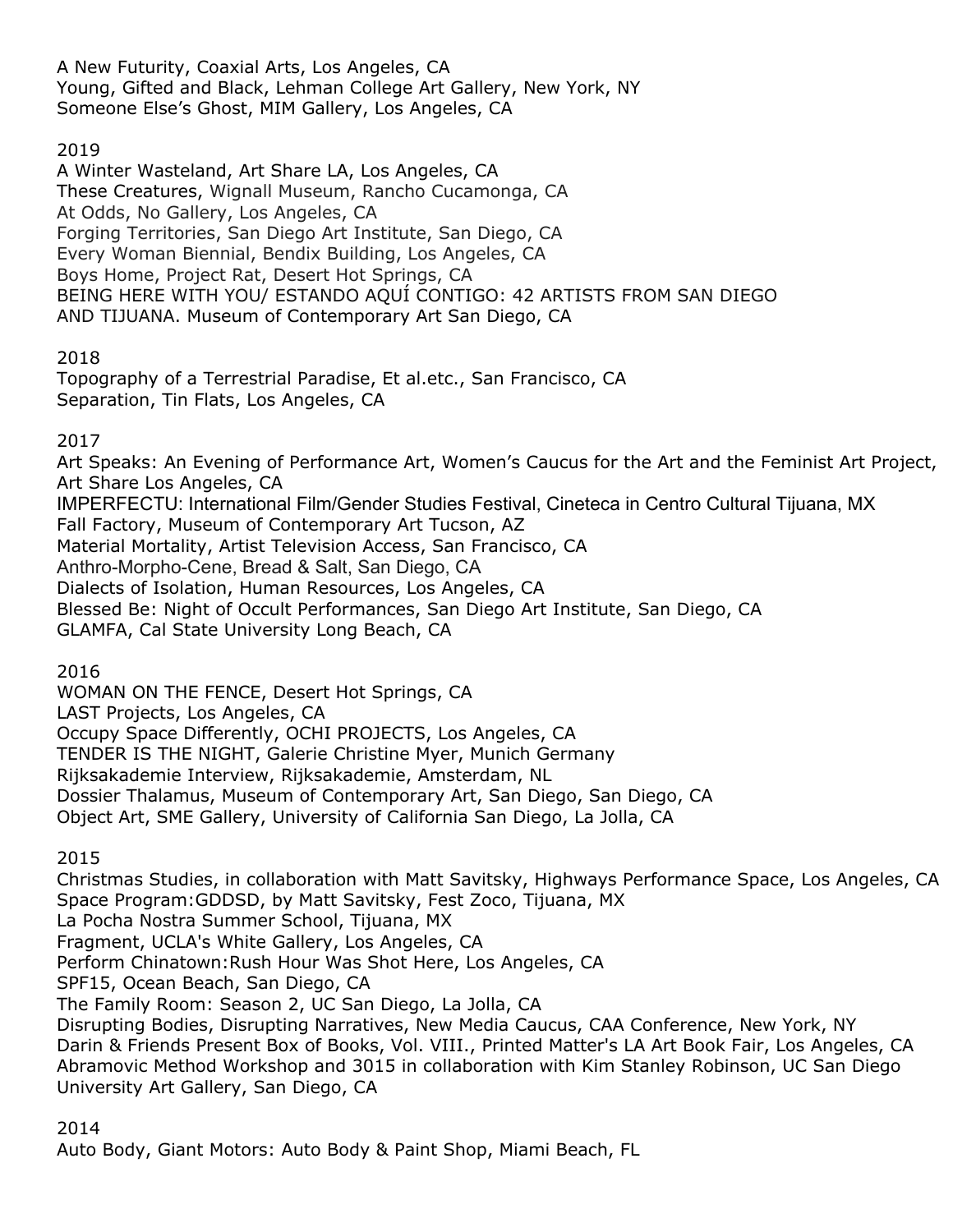Girls of Karen Black, Auto Body, Spinello Projects, Miami Beach, FL A Collapse of Distance, SME Performance Space, La Jolla CA Perform Chinatown CHAOS REIGNS!, Los Angeles, CA Mux Demux, Commonwealth and Council, Los Angeles, CA Performance Art 101 with Kembra Pfahler, SME Performance Space, San Diego, CA Summer Job, Pendergrast Gallery, University of California San Diego, San Diego, CA

## 2013

Mind Maps, The Center of Urban Ecologies, San Diego CA

### 2012

WhoaMan, Manetamed, Brooklyn, NY Small Works Salon Show, Greenpoint Gallery, Brooklyn, NY

### 2011

Taste, LAP Gallery, Waltham, MA Chain Letter, Sampson Project, Boston, MA Boston Young Contemporaries, 808 Gallery, Boston, MA Sentimental Futures, Proof Gallery, Boston, MA Fuck Yeah America, LAP Gallery, Waltham, MA Floors and Ceilings, Kniznick Gallery, Waltham, MA Festival of the Arts, Shapiro Center, Brandeis University, Waltham, MA Thesis show, Dreitzer Gallery, Brandeis University, Waltham, MA

## 2007

Cotton, Cottonwood, Brookings, SD

2006

Education, Ritz Gallery, South Dakota State University, Brookings, SD

### Awards

2016 Joan Mitchell Foundation Emerging Artist Grant Nominee, New York, NY

2016 Russell Foundation Grant, University of California San Diego

2016 Visual Arts MFA Fellowship, University of California San Diego

2015 UCSD Travel Grant

2014 Thurgood Marshall College Artist in Residence, University of California San Diego

2014 UCSD Graduate Student Project Grant

2006 Bertha Schuland Macksam Scholarship, South Dakota State University

2006 Arts Practicum Scholarship, South Dakota State University

# Publications

*Young, Gifted and Black*, the Lumpkin-Boccuzzi Family Collection of Contemporary Art, ARTBOOK D.A.P., Spring 2020

*Anthony Graham on Angie Jennings*, HereIn Journal, 2020,

https://www.hereinjournal.org/anthony-graham-on-angie-jennings-featured

*Angie Jennings at Abode Gallery,* Contemporary Art Review Los Angeles, 2018,

https://contemporaryartreview.la/angie-jennings-at-abode-gallery/

*Ride On*, Pratt Institute, Spring 2017

Residencies/ Workshops

2021 Bread & Salt, San Diego, CA

2019 Summer Art Residency, University of San Diego, CA

2015 La Pocha Nostra Summer School, Tijuana, MX